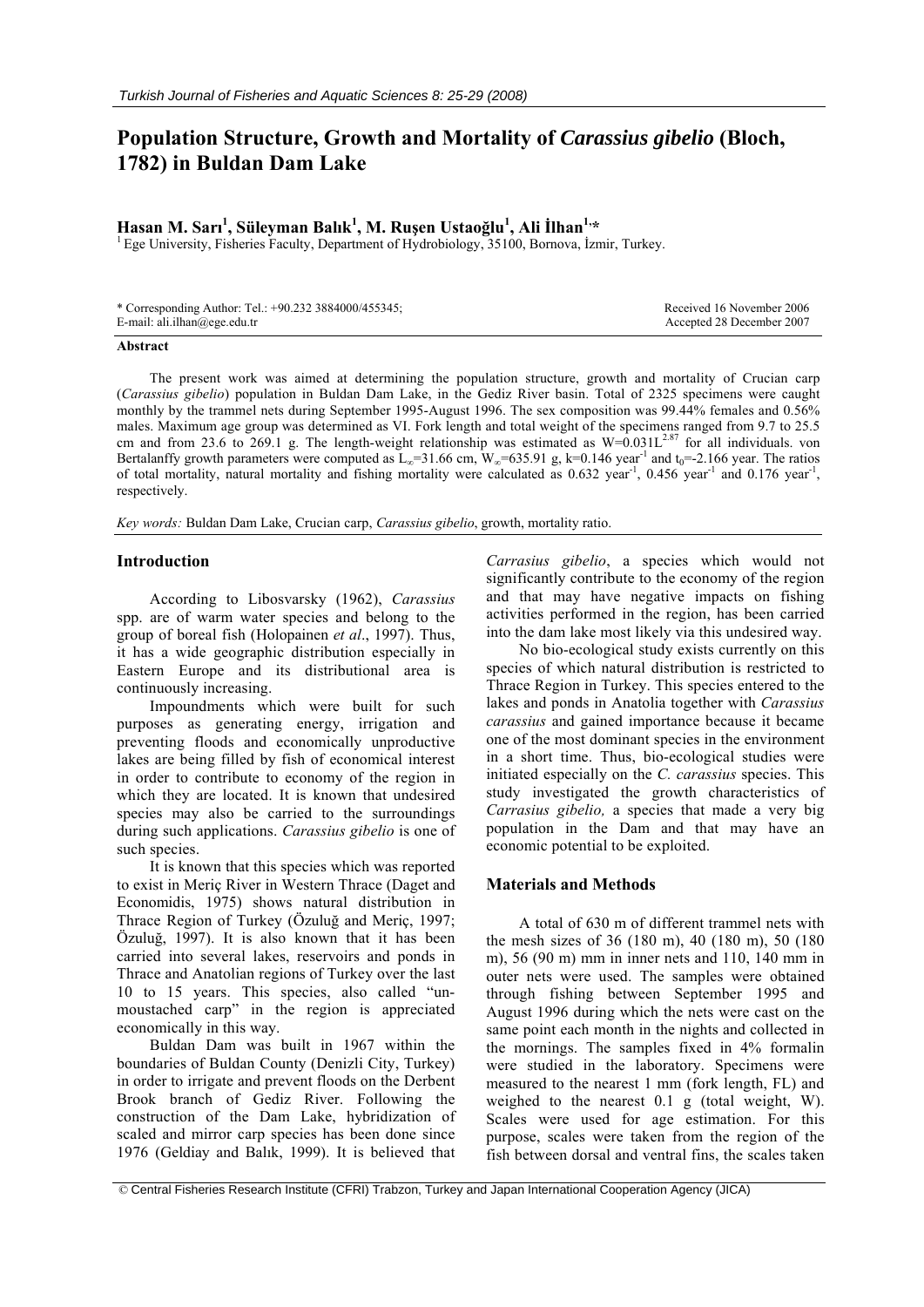were cleaned with a soft brush and prepared by applying into a series alcohol solutions (Geldiay and Balık, 1999). The preparations were read in aus JENA brand scale-reading instrument. Sex of fish was determined by macroscopic and microscopic investigations.

Sex ratio of the specimens was analyzed by age. Exponential regression was used to calculate the relationship between fork length and total weight (Ricker, 1975):

 $W = aL^b$ 

where a and b are the regression constants. Von Bertalanffy's growth equation was calculated by the least squares method for length observed at each age (Ricker, 1975; Sparre *et al*., 1989; Erkoyuncu, 1995; Avşar, 1998):

$$
L_t = L_{\infty}[(1-e^{-k(t-t_0)}]
$$

where  $L_t$  is the fish length at age t;  $L_\infty$  represent the asymptotic length; k is a relative growth coefficient and  $t_0$  theoretical age when fish length is zero. The equation may be added to the regression equation between length and weight when Von Bertalanffy's growth equation was transformed by weight (Sparre *et al*., 1989):

$$
Wt=W_\infty[(1-e^{-k(t-to)}]^b
$$

where  $W_t$  is the fish length and weight at age t;  $W_{\infty}$  is asymptotic weight of the fish which depends on slope of growth curve and b is regression coefficient in the equation of the relationship between length and weight. Total mortality (Z) was calculated Z-equation based on Beverton's and Holt's length data (Sparre *et al*., 1989):

$$
Z = K(L_{\infty} - L_c)/(L_c - L')
$$

where *K* and  $L_{\infty}$  are the parameters in von Bertalanffy's equation.  $L_c$  defines the mean length of the fish used in calculating the co-efficients of growth equation and *L'* defines the length of first capture for the species of interest and the catch method. Natural mortality (M) was calculated based on Pauly's empirical equation (Pauly, 1980).

#### LogM=-0,0066-0,279Log(L<sub>∞</sub>)+0,6543Log(K)+0,4634(T)

where  $L_{\infty}$  and K are von Bertalanffy's growth parameters and *T* is yearly mean of temperature of surface water of the habitat. Following the calculation of Z and M, fishing mortality can be calculated through the formula  $F = Z - M$ ; survival rate through the formula  $S=e^{-Z}$  and exploitation rate through the formula E=F/Z (Ricker, W. E. 1975; Pauly, 1984).

It was necessary to compare the data obtained from the present study with those of international studies as no study has been performed on population biology of *Carassius gibelio* in Turkey. However, in international studies, according to which we made the comparison standard length was used, while in our country fork length is taked as basis. For this reason, linear regression relationship was determined between the fork length and standard length in order to resolve the difficulties in comparing two different length criteria.

Data were evaluated excluding the sex factor because 2312 (99.4%) of 2325 samples obtained were female.

#### **Results**

It was found that 99.44% of the *C. gibelio*  population in the Dam Lake consisted of females and remaining 0.56% of the population consisted of male (Table 1).

Six age groups were found from the *C.gibelio* population in the Dam Lake. Age groups I-VI were represented at the rates of 22.4%, 63.8%, 10.7%, 2.5%, 0.4% and 0.2%, respectively. According to the age frequency distribution, vast majority of the population consisted of age group II. specimens. Fork length of the samples ranged between 9.7 and 25.5 cm (Figure 1). About 90% of the population is consisted of the individuals less than 17 cm in length. The biggest group of fish was found 13 to 15 cm length groups.

Individuals less than 100 g in weight consisted of about 90% of the population. The biggest group in terms of weight consisted of the specimens of 50 to 70 g (51%). Weight distribution of the specimens ranged between 23.6 and 269.1 g (Figure 2).

| Age   |      | Female | Male  |       | Female+Male |
|-------|------|--------|-------|-------|-------------|
|       |      | $\%N$  | $\%N$ |       | $\%N$       |
|       | 519  | 22.32  | 0.09  | 521   | 22.41       |
|       | .474 | 63.40  | 0.39  | .483  | 63.79       |
| Ш     | 249  | 10.71  | 0.04  | 250   | 10.75       |
| IV    | 57   | 2.45   | 0.04  | 58    | 2.49        |
|       |      | 0.39   |       |       | 0.39        |
| VI    |      | 0.17   |       |       | 0.17        |
| Total | 312  | 99.44  | 0.56  | 2.325 | 100.00      |

**Table 1.** The age-sex distribution of *C. gibelio*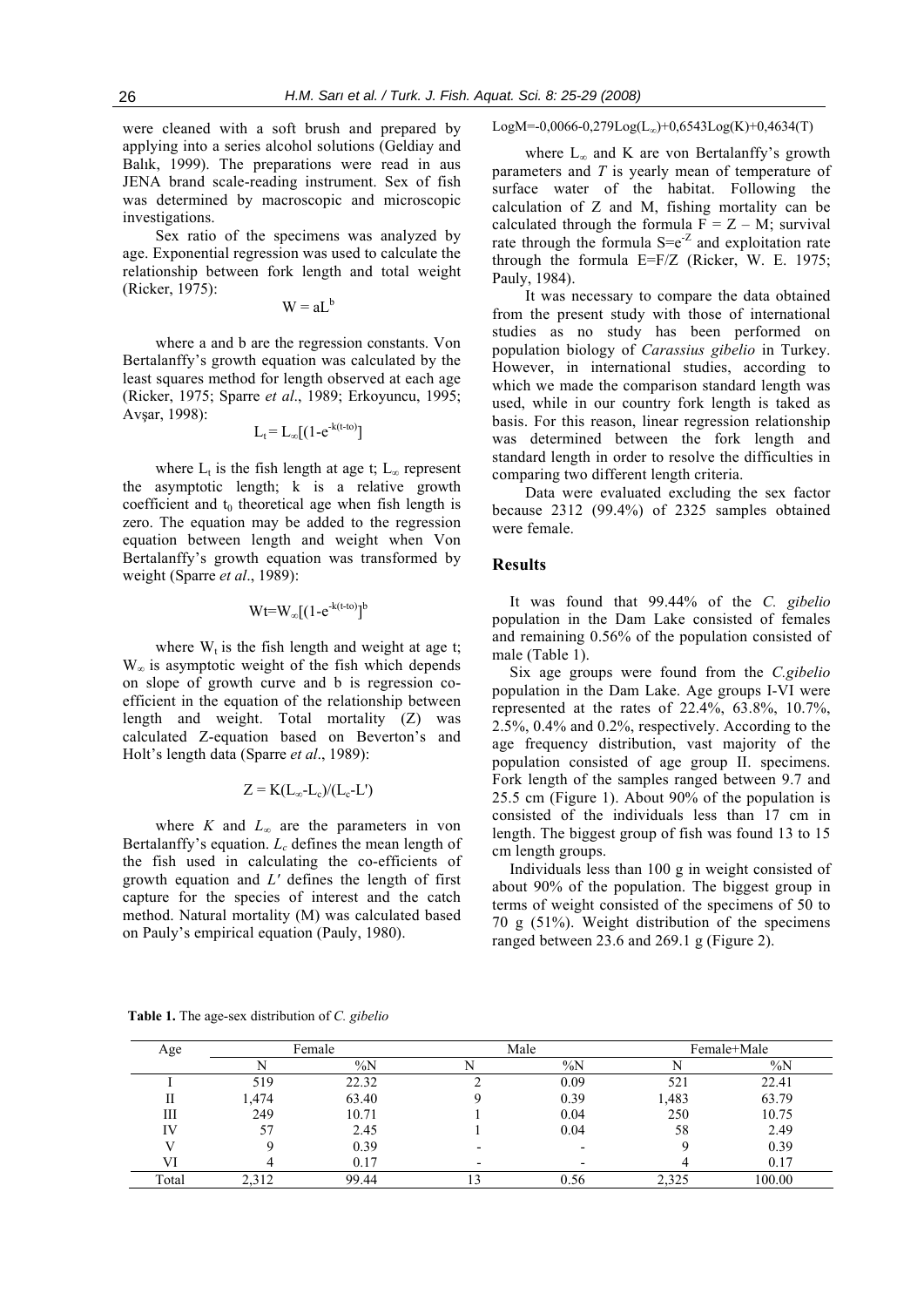

Figure 1. The distribution of fork length (cm).



Figure 2. The distribution of total weight (g).

With regard to the length and weight, the individuals 13 to 15 cm in length and 50 to 70 g in weight which makes them the biggest length and weight group, were found in the age groups of I-III, while most of them were found in the age group of II.

In the present study, length and weight values by age were evaluated considering all individuals because of gynogenesis observed in the entire group. Mean lengths of each age group were given in Table 2.

It is seen that weight as evaluated according to age was close in each group at the early ages (in the age groups I and II) (Table 3). This similarity in weight values was not observed in other age groups.

Based on considering all of 2325 samples obtained from the lake, the equation of lengthweight relationship was  $W = 0.031 \times L^{2.87}$ . Correlation co-efficient (r) was calculated as 0.985. A negative allometric growth was observed for all individuals as a consequence of the statistical analyses (Student's ttest,  $t_c$ = 13.00 d $f$ = 2323; P<0.05). Scarcity of food may have caused because weight of the specimens

decreases from the age of IV. Condition factors values also support type of relationship (Table 4).

Von Bertalanffy's growth equation was calculated for all specimens, because almost all of the population consisted of females. Equations calculated for both length and weight were given below.

$$
\begin{array}{c}\nL_t = 31.66 \left(1 - e^{-0.146 \, (t + 2.146)}\right) \\
W_t = 627.18 \left(1 - e^{-0.146 \, (t + 2.146)}\right)^{2.87}\n\end{array}
$$

Maximum length and weight was observed as 25.5 cm and 269.1 g.

Linear regression relationship between the standard length and fork length was found as

$$
LS=0.876 LF-0.361
$$

Condition factor, expressing the feeding activity during the year, was calculated separately for males and females, although the males were scarce (Table 4). According to the age, the condition factor of the females, which better represents the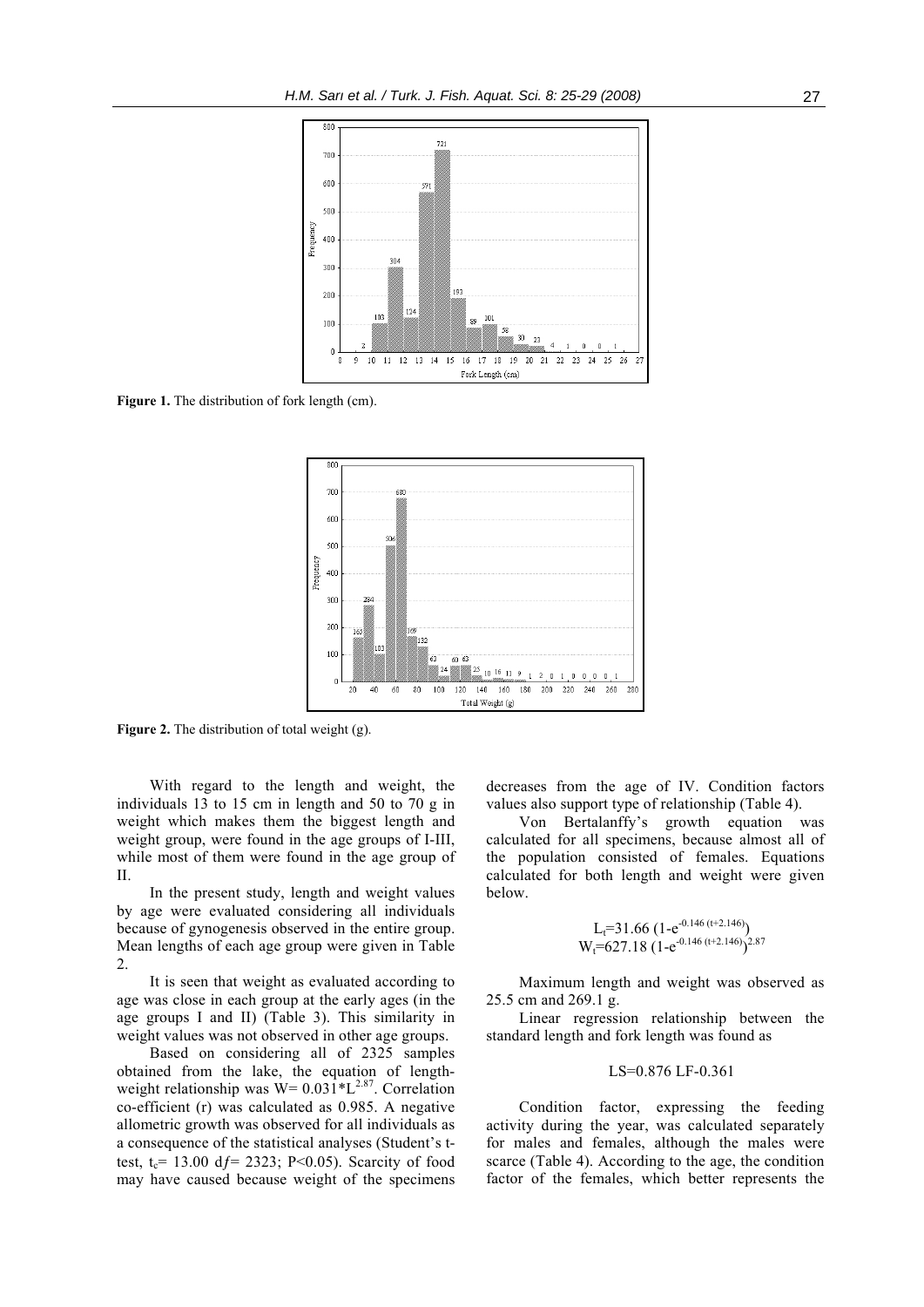| Age |      | Min   | Max   | $Mean \pm SE$     |
|-----|------|-------|-------|-------------------|
|     | 521  | 9.70  | 14.50 | $11.66 \pm 0.041$ |
| П   | 1483 | 1.00  | 19.50 | $14.13 \pm 0.023$ |
| Ш   | 250  | 13.90 | 20.40 | $16.98 \pm 0.080$ |
| IV  | 58   | 16.40 | 21.60 | $18.89 \pm 0.157$ |
|     |      | 18.50 | 21.10 | $20.26 \pm 0.268$ |
| VI  |      | 19.90 | 25.50 | $22.03 \pm 1.099$ |

**Table 2.** Fork length at age values (cm) of *C. gibelio*

SE: Standart Error

**Table 3.** Total weight at age values (g) of *C. gibelio*

| Age |      | Min.   | Max.   | $Mean \pm SE$       |
|-----|------|--------|--------|---------------------|
|     | 521  | 23.80  | 68.80  | $36.16 \pm 0.444$   |
|     | 1483 | 23.60  | 136.70 | $63.26 \pm 0.316$   |
| Ш   | 250  | 60.30  | 164.60 | $106.13 \pm 1.420$  |
| IV  | 58   | 83.10  | 211.30 | $138.67\pm3.445$    |
|     |      | 130.80 | 186.30 | $158.11 \pm 5.089$  |
| VI  |      | 160.80 | 269.10 | $193.93 \pm 21.910$ |

SE: Standart Error

**Table 4.** Average condition factor values for different ages of *C. gibelio* females and males

| Age    | N    | Min.<br>Max. |       | $Mean \pm SE$     |  |
|--------|------|--------------|-------|-------------------|--|
| Female |      |              |       |                   |  |
|        | 519  | 1.659        | 4.555 | $2.232 \pm 0.009$ |  |
| П      | 1474 | 1.074        | 3.007 | $2.222 \pm 0.004$ |  |
| Ш      | 249  | 1.751        | 2.578 | $2.141 \pm 0.008$ |  |
| IV     | 57   | 1.715        | 2.453 | $2.041 \pm 0.021$ |  |
| V      | q    | 1.662        | 2.067 | $1.904 \pm 0.048$ |  |
| VI     |      | 1.603        | 3.007 | $1.811 \pm 0.100$ |  |
| Male   |      |              |       |                   |  |
|        |      | 2.114        | 2.185 | $2.149 \pm 0.025$ |  |
| П      | Q    | 2.066        | 2.342 | $2.204 \pm 0.033$ |  |
| Ш      |      | 1.885        | 1.885 | $1.885\pm$        |  |
| IV     |      | 2.030        | 2.030 | $2.030 \pm$       |  |

SE: Standart Error

population, decreases inversely proportional to age. However, such a trend was not observed in condition factor of males. This might be due to small size of the sample.

For the *Carassius gibelio* the biggest fish population in Buldan Dam Lake, mortality rate was calculated as 0.632 year<sup>-1</sup>, natural mortality rate as 0.456 year<sup>-1</sup>, fishing mortality rate as  $0,176$  year<sup>-1</sup> and exploitation rate as  $0.279$  year<sup>-1</sup>. Additionally, survival rate of the population was found as 53.12%.

## **Discussion**

It was found that almost all (99.44%) of the specimens obtained in the study were female. F.I. Vork (1933) also reported that most of the individuals obtained in the study on Tandovo Lake in Western Siberia were female whereas

Anishchenko (1940) informed that all of specimens were female in his study on Oxbow Lake on Labinskaya location of Kuban River (Berg, 1964). The fact that female individuals dominate the population can be explained by gynogenesis (Buth *et al*., 1991). This is especially due to the carp population reproducing in the same periods. Individuals in the age groups of I through VI were encountered in the present study. Berg (1964) reported on the individuals between ages of VI–VIII.

In the present study, maximum standard length and weight were 27.37 cm and 627 g. These values were reported as 31 cm and 1100 g in Amur Basin (Berg, 1964). According to Slastenenko (1956), standard length reaches to 40 cm and weight reaches up to 1000 g. In the present study, average standard length values for age groups of I-VI were calculated as 9.85, 12.02, 14.51, 16.19, 17.39 and 18.94 cm,